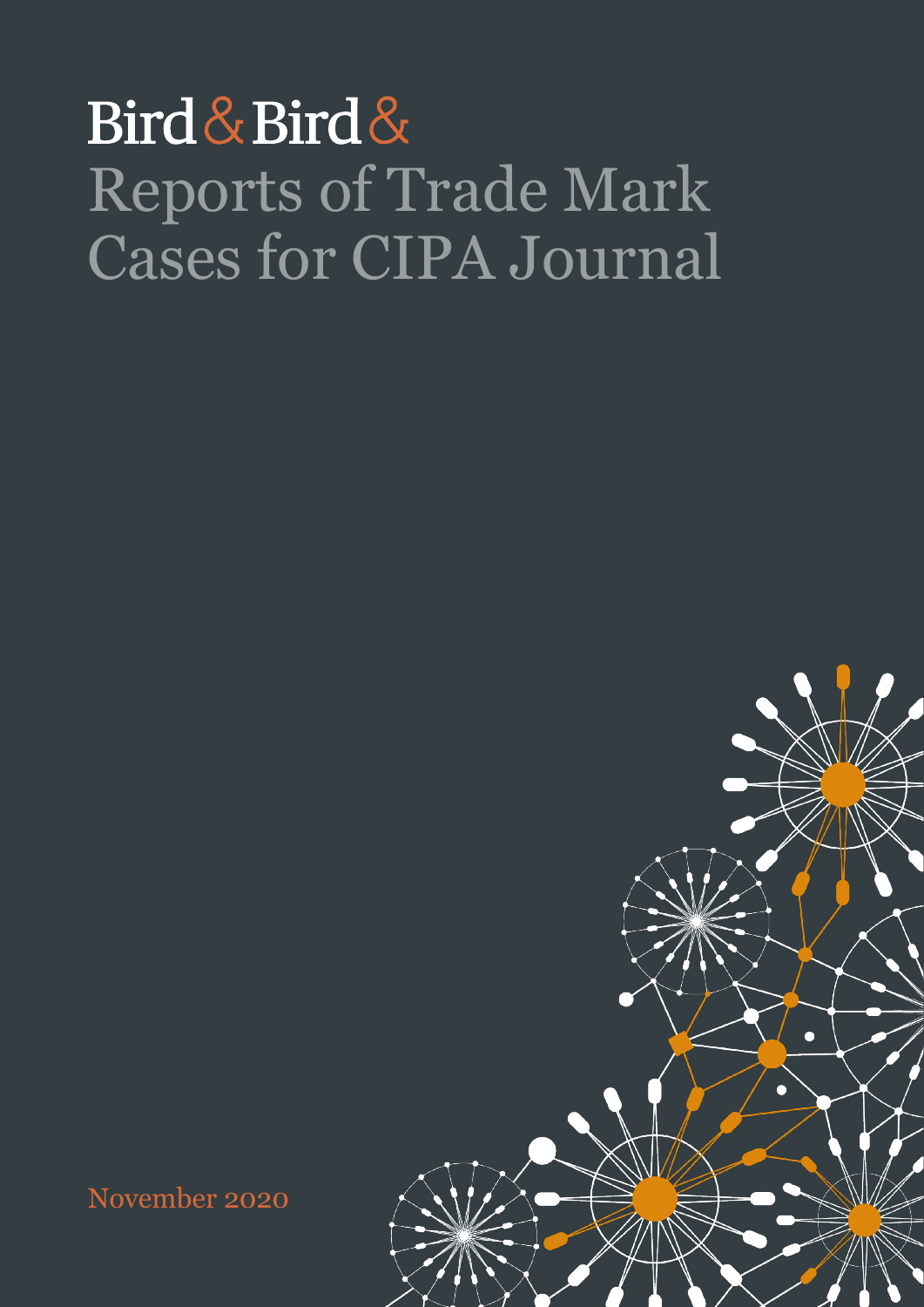## Trade mark decisions

## Decisions of the General Court (GC) and Court of Justice (CJ)

| Ref no.                                                                                                                                                                         | Application (and where applicable, earlier<br>mark)                                                                                                                                                                                                                                                                                                                                                                                                                                                                                                                                                                 | Comment                                                                                                                                                                                                                                                                                                                                                                                                                                                                                                                                                                                                                                                                                                                                                                                                                                                                                                                                                                       |
|---------------------------------------------------------------------------------------------------------------------------------------------------------------------------------|---------------------------------------------------------------------------------------------------------------------------------------------------------------------------------------------------------------------------------------------------------------------------------------------------------------------------------------------------------------------------------------------------------------------------------------------------------------------------------------------------------------------------------------------------------------------------------------------------------------------|-------------------------------------------------------------------------------------------------------------------------------------------------------------------------------------------------------------------------------------------------------------------------------------------------------------------------------------------------------------------------------------------------------------------------------------------------------------------------------------------------------------------------------------------------------------------------------------------------------------------------------------------------------------------------------------------------------------------------------------------------------------------------------------------------------------------------------------------------------------------------------------------------------------------------------------------------------------------------------|
| GC<br>$T - 5/19$<br>Clatronic<br>International<br>GmbH v EUIPO<br>13 May 2020<br>Reg 2017/1001<br><b>Reported by:</b><br>Louise O'Hara                                          | <b>PROFI</b> ⊘CARE<br>hand tools and implements<br>(hand operated); hair styling<br>appliances; manicure and<br>pedicure tools (8)<br>weighing apparatus and<br>instruments; measuring<br>apparatus and instruments (9)<br>medical apparatus and<br>instruments; massage<br>apparatus; ultrasonic cleaning<br>instruments (10)<br>food and beverage cooking,<br>heating, cooling and treatment<br>equipment; hair dryers; tanning<br>apparatus; saunas and spas (11)<br>brushes, brooms and other<br>cleaning instruments;<br>toothbrushes; combs;<br>hairbrushes (21)<br>descorative articles for the hair<br>(26) | The GC upheld the BoA's decision that<br>the mark was descriptive and lacked<br>distinctive character pursuant to articles<br>$7(1)(b)$ and (c).<br>The GC held that the BoA was correct to<br>find that the mark would be understood<br>by the relevant public as designating<br>personal care products with the quality<br>of professional tools. Further, the<br>graphic element of the mark was not<br>sufficient to divert the attention of the<br>relevant public from the descriptive<br>message conveyed by the word element.<br>The GC also determined that the BoA's<br>general conclusion that the mark was<br>descriptive in relation to all of the goods<br>applied for, insofar as each of these were<br>directly linked to personal care, should<br>be considered in conjunction with the<br>BoA's specific reasoning in relation to<br>each category of goods. As a result, the<br>BoA was found to have given adequate<br>reasons to support its conclusion. |
| Ref no.                                                                                                                                                                         | Application (and where applicable, earlier<br>mark)                                                                                                                                                                                                                                                                                                                                                                                                                                                                                                                                                                 | Comment                                                                                                                                                                                                                                                                                                                                                                                                                                                                                                                                                                                                                                                                                                                                                                                                                                                                                                                                                                       |
| GC<br>$T - 533/19$<br>Artur Florêncio &<br>Filhos, Affsports<br>Lda v EUIPO;<br>Anadeco Gestion,<br>SA<br>8 July 2020<br>Reg 207/2009<br><b>Reported by:</b><br>William Wortley | sflooring<br>flooring for sports and multi-use<br>flooring, flooring for games and<br>industrial flooring,<br>manufactured from non-<br>metallic materials (19)<br>carpets and floor coverings for<br>sports, games and industry $(27)$<br>construction, application and<br>maintenance of flooring (37)<br><b>T-FLOORING</b>                                                                                                                                                                                                                                                                                       | The GC annulled the BoA's decision that<br>there was a likelihood of confusion<br>between the marks under article $8(1)(b)$ .<br>On an overall assessment of the<br>evidence, the GC held that Anadeco<br>Gestion had failed to prove genuine use<br>of the earlier mark. In particular, no<br>evidence of use had been furnished in<br>relation to floor coverings; much of the<br>evidence of sales in relation to parts for<br>'floor coverings' fell outside the relevant<br>period, so the only sales appeared to take<br>place during a period of eight months;<br>and it was unclear whether catalogues<br>dating from the relevant period had in<br>fact been distributed to the public.                                                                                                                                                                                                                                                                              |
|                                                                                                                                                                                 | floor coverings $(27)$<br>(Spanish registration)                                                                                                                                                                                                                                                                                                                                                                                                                                                                                                                                                                    | As a result, the frequency and<br>consistency of the evidence of use was<br>insufficient to offset the low volume of<br>sales under the earlier mark such as to<br>dispel the doubts as to its genuineness<br>(following <i>HIPOVITON</i> , T-353/07).                                                                                                                                                                                                                                                                                                                                                                                                                                                                                                                                                                                                                                                                                                                        |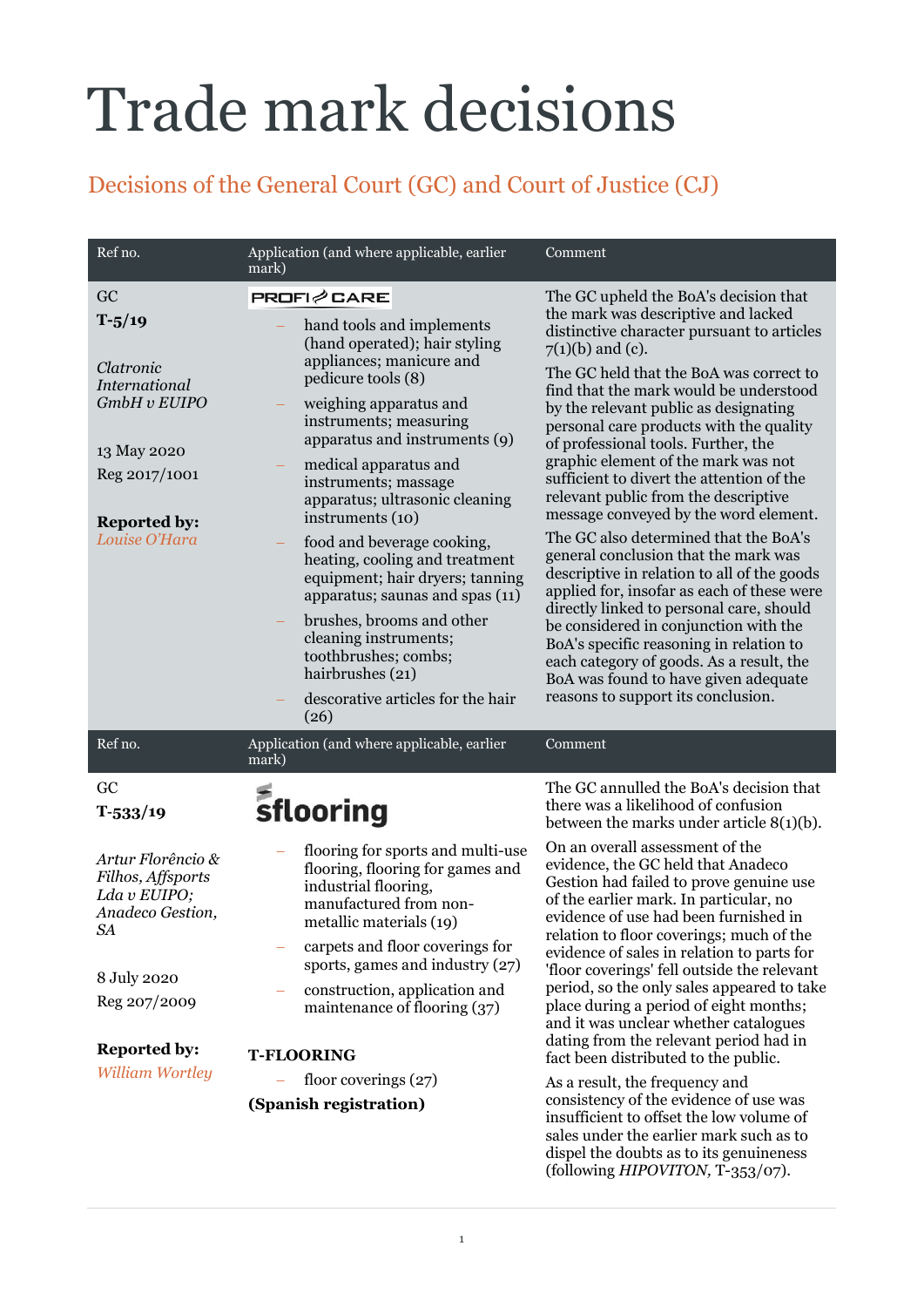| Ref no.                                                                                                                                                                    | Application (and where applicable, earlier<br>mark)                                                                                                                                                                                                                                                                                              | Comment                                                                                                                                                                                                                                                                                                                                                                                                                                                                                                                                                                                                                                                                                                                                                                                                                                                                                                                                                                                                                                                                                                                                                                     |
|----------------------------------------------------------------------------------------------------------------------------------------------------------------------------|--------------------------------------------------------------------------------------------------------------------------------------------------------------------------------------------------------------------------------------------------------------------------------------------------------------------------------------------------|-----------------------------------------------------------------------------------------------------------------------------------------------------------------------------------------------------------------------------------------------------------------------------------------------------------------------------------------------------------------------------------------------------------------------------------------------------------------------------------------------------------------------------------------------------------------------------------------------------------------------------------------------------------------------------------------------------------------------------------------------------------------------------------------------------------------------------------------------------------------------------------------------------------------------------------------------------------------------------------------------------------------------------------------------------------------------------------------------------------------------------------------------------------------------------|
| GC<br>$T - 557/19$<br>Seven SpA v<br><b>EUIPO</b><br>23 September<br>2020<br>Reg 2017/1001<br><b>Reported by:</b><br>Robert Milligan                                       | K<br>woven and knitted clothing and<br>underwear, boots, shoes and<br>slippers, headgear (25)                                                                                                                                                                                                                                                    | The GC upheld the decision of the BoA<br>to reject an application for restitutio in<br>integrum made under article 104 by<br>Seven (the licensee of the registration). I<br>Instead, it confirmed the cancellation of<br>the registration of the mark pursuant to<br>article $53(2)$ .<br>The GC agreed with the BoA that the<br>proprietor of the registration had only<br>granted express authorisation to Seven<br>to renew the registration after the<br>renewal period had expired. Therefore<br>Seven were not a party to the<br>proceedings within the meaning of<br>article 104.<br>Consequently, Seven could not remedy<br>the failure of the proprietor to renew the<br>registration unless it was shown that<br>such a failure had occurred in spite of<br>the proprietor having exercised all due<br>care. The GC agreed with the BoA that<br>the proprietor had not done so, with the<br>result that Seven, as the licensee, could<br>not apply to have its rights re-<br>established to renew the registration.                                                                                                                                               |
| Ref no.                                                                                                                                                                    | Application (and where applicable, earlier<br>mark)                                                                                                                                                                                                                                                                                              | Comment                                                                                                                                                                                                                                                                                                                                                                                                                                                                                                                                                                                                                                                                                                                                                                                                                                                                                                                                                                                                                                                                                                                                                                     |
| GC<br>$T-738/19$<br>Clouds Sky GmbH<br>v EUIPO; The<br><b>Cloud Networks</b><br>Ltd<br>23 September<br>2020<br>Reg 207/2009<br><b>Reported by:</b><br><b>Stephen Allen</b> | Powered by<br>he Cloud <sup>-</sup><br>electronic, electrical apparatus<br>and instruments for the input,<br>storage, processing and<br>transmission of data (9)<br>gambling apparatus and<br>instruments (28)<br>telecommunications,<br>communications, satellite and<br>digital communications services<br>(38)<br>entertainment services (41) | In the context of invalidity proceedings,<br>the GC upheld the BoA's decision that<br>the mark had not been descriptive at the<br>time of filing, and therefore did not lack<br>distinctive character, pursuant to articles<br>$7(1)(b)$ and $7(1)(c)$ .<br>The BoA was correct to find that it had<br>not been proven that the element 'The<br>Cloud' was descriptive of cloud<br>computing at the time of filing. Clouds<br>Sky had tried to rely on a single piece of<br>evidence, a Wikipedia page entry, to<br>show that 'the Cloud' was a common<br>expression that had been used to refer to<br>cloud computing since the 1970s. Since<br>this was the only evidence submitted, it<br>did not confirm or corroborate other<br>sources (e.g. scientific studies). It was<br>also dated 5 years after the filing date of<br>the application, and so did not prove<br>descriptiveness at the time of filing.<br>Additionally, although Clouds Sky<br>submitted that each element of the mark<br>was individually descriptive, they did not<br>explain how the relevant public would<br>perceive the mark, taken as a whole, as<br>describing the goods or services. Nor |

did Clouds Sky specify which of the goods or services the mark described. Since the mark was not descriptive, Clouds Sky's arguments under article  $7(1)(b)$  also failed.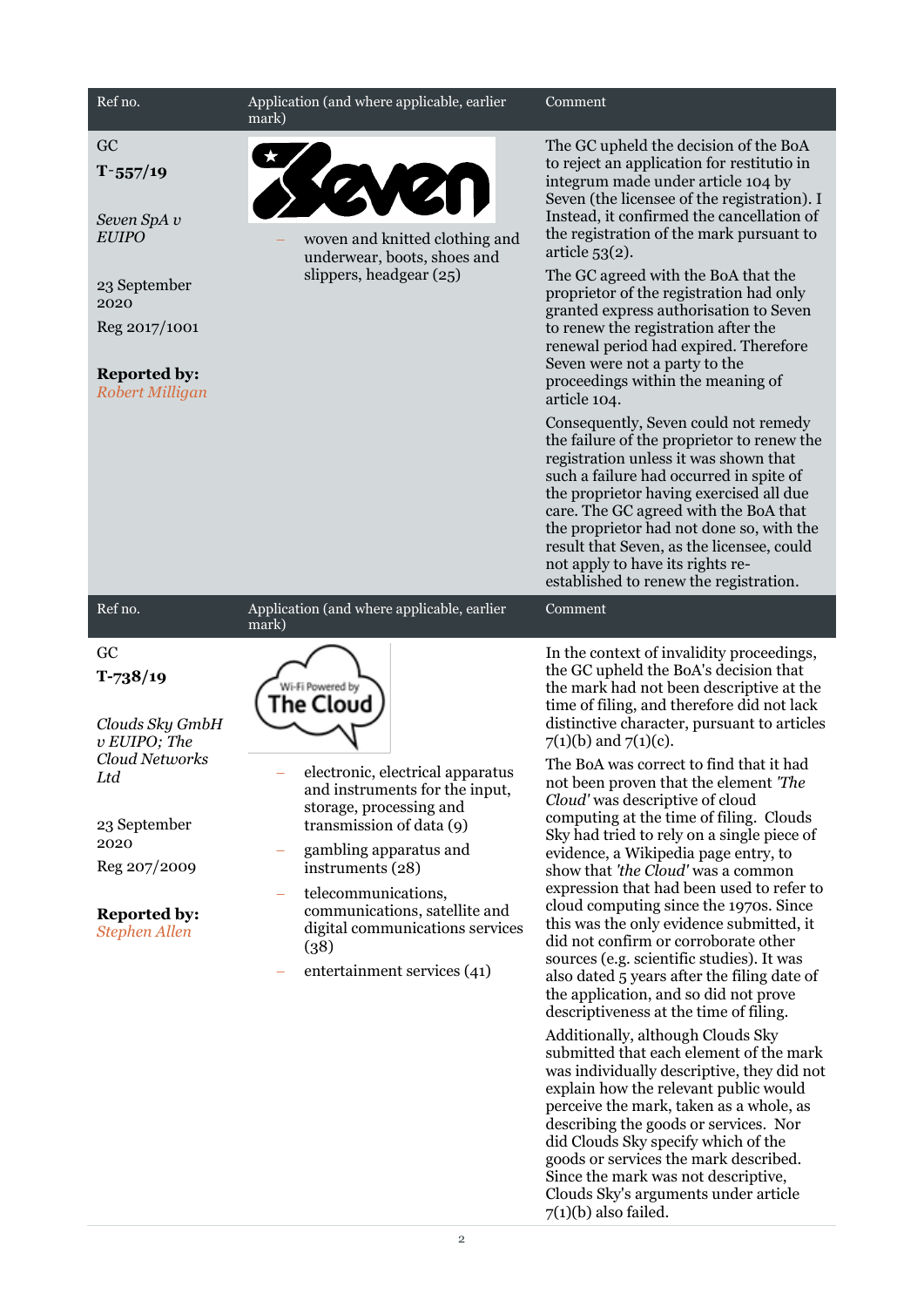| Ref no.                                                                                                                                  | Application (and where applicable, earlier<br>mark)                                                                                                                                                                                                                                                                                                                                                                                                                                      | Comment                                                                                                                                                                                                                                                                                                                                                                                                                                                                                                                                                                                                               |
|------------------------------------------------------------------------------------------------------------------------------------------|------------------------------------------------------------------------------------------------------------------------------------------------------------------------------------------------------------------------------------------------------------------------------------------------------------------------------------------------------------------------------------------------------------------------------------------------------------------------------------------|-----------------------------------------------------------------------------------------------------------------------------------------------------------------------------------------------------------------------------------------------------------------------------------------------------------------------------------------------------------------------------------------------------------------------------------------------------------------------------------------------------------------------------------------------------------------------------------------------------------------------|
| GC<br>$T-421/18$                                                                                                                         | <b>MUSIKISS</b>                                                                                                                                                                                                                                                                                                                                                                                                                                                                          | The GC upheld the BoA's decision that<br>there was no likelihood of confusion                                                                                                                                                                                                                                                                                                                                                                                                                                                                                                                                         |
| Bauer Radio Ltd v<br>EUIPO; Simon<br>Weinstein<br>23 September<br>2020<br>Reg 207/2009<br><b>Reported by:</b><br><b>Charlotte Addley</b> | advertising; employment<br>agencies, in particular in<br>connection with music for those<br>interested in music; retailing and<br>wholesaling, of goods and<br>services in the music sector $(35)$<br>organising, coordination and<br>provision of recreational events;<br>compilation, gathering,<br>management and providing of<br>data in connection with music<br>(41)<br>social services, namely arranging<br>groups sharing interests and<br>dating via social networks (45)       | between the marks under article $8(1)(b)$ .<br>The GC agreed with the BoA that the<br>services applied for in class 45 were<br>dissimilar to the services covered by the<br>earlier marks in class 41, insofar as they<br>differed in nature and intended<br>purposes. Likewise, the BoA was correct<br>to find that the advertising and<br>employment agency services in class 35<br>differed in nature and purpose from<br>radio broadcasting services. The<br>remaining services applied for were<br>similar (at least to a low degree) or<br>identical to the goods and services<br>covered by the earlier marks. |
|                                                                                                                                          | <b>KISS</b>                                                                                                                                                                                                                                                                                                                                                                                                                                                                              | The GC agreed with the BoA that the<br>'MUSIK' element of the mark applied for<br>would have greater hold on the attention<br>of the relevant public, given its position<br>at the start of the mark and its<br>connection with the services applied for.<br>In particular, the 'KISS' element of the<br>mark applied for did not play an<br>independent distinctive role within the<br>mark.                                                                                                                                                                                                                         |
|                                                                                                                                          | <b>KISS</b><br>downloadable application<br>software; computer software for<br>use as an application<br>programming interface (AIP) (9)<br>broadcasting services; radio<br>broadcasting; radio broadcasting<br>and transmission (38)<br>organisation of events for<br>cultural, and entertainment<br>purposes; radio entrainment<br>services; providing use of<br>software applications through a<br>website; entertainment services<br>provided via a website (41)<br>(UK registrations) | The GC held that there was an average<br>degree of aural similarity and a low<br>degree of conceptual similarity, but<br>agreed with the BoA that there was a low<br>degree of visual similarity and that<br>overall the marks were similar to a low<br>degree.<br>As a result the BoA was correct to find<br>that there was no likelihood of confusion<br>between the marks and to remit the case<br>to the Opposition Division to reconsider<br>the opposition under articles $8(1)(b)$ and<br>$8(5)$ in light of the claim that the earlier<br>marks had a reputation.                                             |
| Ref no.                                                                                                                                  | Application (and where applicable, earlier                                                                                                                                                                                                                                                                                                                                                                                                                                               | Comment                                                                                                                                                                                                                                                                                                                                                                                                                                                                                                                                                                                                               |
| GC<br>$T-602/19$                                                                                                                         | mark)<br><b>NATURANOVE</b>                                                                                                                                                                                                                                                                                                                                                                                                                                                               | The GC annulled the BoA's decision that<br>there was a likelihood of confusion<br>between the marks under article $8(1)(b)$ .                                                                                                                                                                                                                                                                                                                                                                                                                                                                                         |
| Eugène Perma<br>France v EUIPO;                                                                                                          | cosmetics; hair lotion; shampoo;<br>shampoo-conditioners; hair<br>cosmetic hair preparations;                                                                                                                                                                                                                                                                                                                                                                                            | The GC upheld the BoA's finding that the<br>component 'Natura' was weakly<br>distinctive because, although it was not                                                                                                                                                                                                                                                                                                                                                                                                                                                                                                 |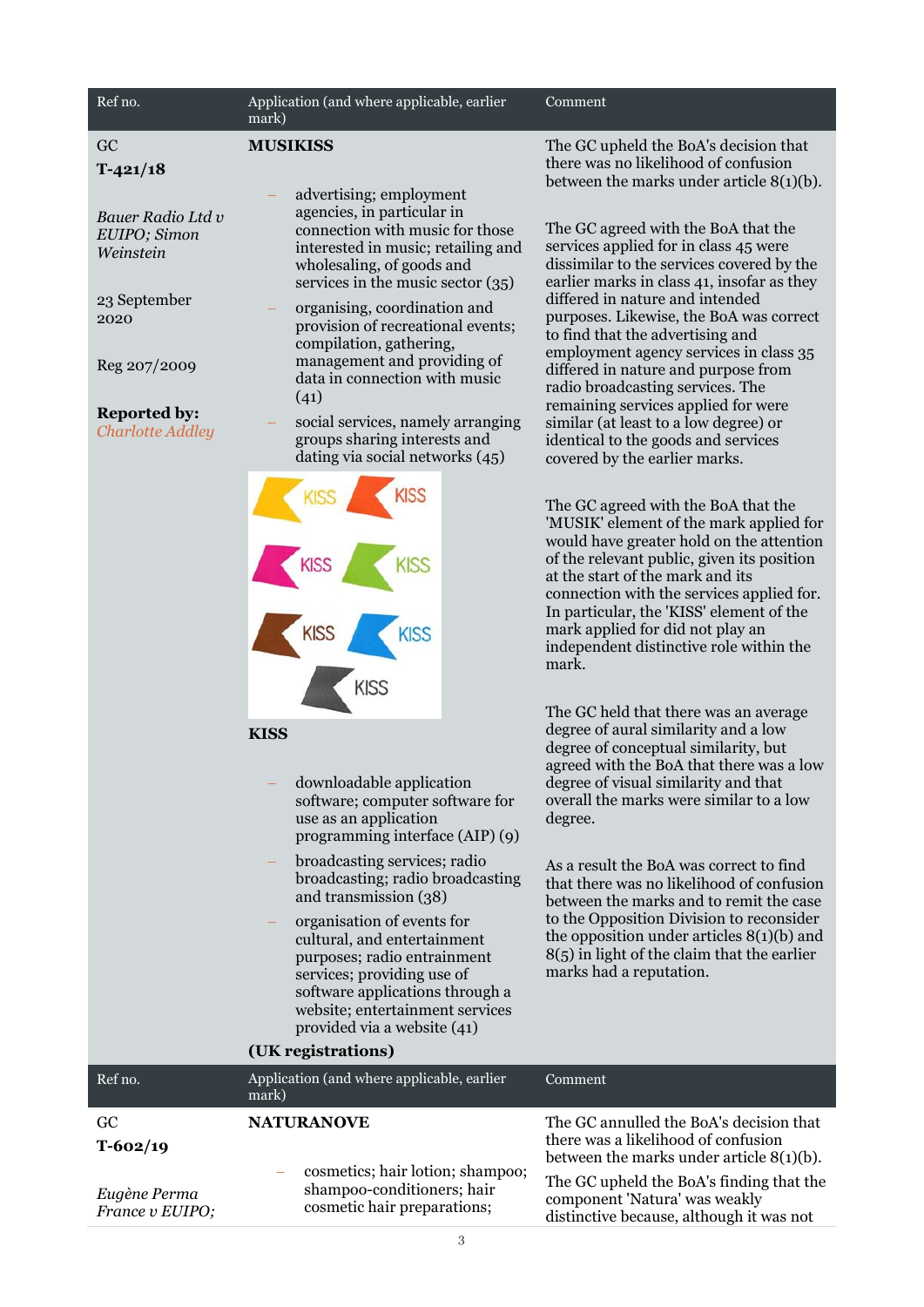| <b>SPI</b> Investments<br>Group, SL<br>5 October 2020<br>Reg 207/2009<br><b>Reported by:</b><br>Laura Goold                                        | hair-colouring preparations;<br>bleaching and lightening<br>preparations for the hair;<br>cosmetic preparations for<br>maintaining and caring for the<br>hair $(3)$<br><b>NATURALIUM</b><br>bleaching preparations and<br>other substances for laundry<br>use; cleaning, polishing,<br>scouring and abrasive<br>preparations; soaps; perfumery,<br>essential oils, cosmetics, hair<br>lotions; dentifrices (3) | directly descriptive, the public would<br>have understood it as being allusive of<br>the natural origin of the goods.<br>However, the GC disagreed that 'Natura',<br>placed at the start of the mark, would<br>attract more attention than the ending.<br>The endings of the marks were radically<br>different and played a significant<br>distinctive role. In view of this, despite<br>the length and position of 'natura' in<br>both marks, the overall degree of visual<br>and phonetic similarity was low, not<br>average as the BoA had found.<br>The GC concluded that given the low<br>similarity between the marks, and the<br>low overall inherent distinctiveness of<br>the earlier mark, there would be no<br>likelihood of confusion between them.<br>This was notwithstanding the identity of<br>the goods.                                                                                                                                                                                                                                                                                                                                                                                                                                             |
|----------------------------------------------------------------------------------------------------------------------------------------------------|----------------------------------------------------------------------------------------------------------------------------------------------------------------------------------------------------------------------------------------------------------------------------------------------------------------------------------------------------------------------------------------------------------------|-----------------------------------------------------------------------------------------------------------------------------------------------------------------------------------------------------------------------------------------------------------------------------------------------------------------------------------------------------------------------------------------------------------------------------------------------------------------------------------------------------------------------------------------------------------------------------------------------------------------------------------------------------------------------------------------------------------------------------------------------------------------------------------------------------------------------------------------------------------------------------------------------------------------------------------------------------------------------------------------------------------------------------------------------------------------------------------------------------------------------------------------------------------------------------------------------------------------------------------------------------------------------|
| Ref no.                                                                                                                                            | Application (and where applicable, earlier<br>mark)                                                                                                                                                                                                                                                                                                                                                            | Comment                                                                                                                                                                                                                                                                                                                                                                                                                                                                                                                                                                                                                                                                                                                                                                                                                                                                                                                                                                                                                                                                                                                                                                                                                                                               |
| GC<br>$T-349/19$<br>Decathlon v<br>EUIPO; Athlon<br>Custom<br>Sportswear PC<br>15 October 2020<br>Reg 207/2009<br><b>Reported by:</b><br>Emma Ikpe | $\bullet$ , effect<br>athletic clothes and hats (25)<br><b>DECATHLON</b><br>clothing; caps (25)<br>gymnastic and sporting articles<br>(except clothing, mats and<br>shoes) except those relating to<br>decathlon events and except<br>discuses for sports, javelins,<br>shots and discuses for throwing<br>and poles (28)                                                                                      | The GC upheld the BoA's decision that<br>there was no likelihood of confusion<br>between the marks under article $8(1)(b)$ .<br>The GC agreed with the BoA that the<br>figurative element and the stylised<br>'athlon' word element were most<br>important visually in the overall<br>impression given by the mark applied<br>for. The BoA was correct to find that the<br>marks were only visually similar to a low<br>degree, due to the additional three<br>letters at the start of the earlier mark<br>and the figurative element and<br>stylisation of the mark applied for,<br>particularly as the 3 <sup>rd</sup> , 5 <sup>th</sup> and 6 <sup>th</sup> letters<br>could be read as 'r', 'e' and 'r'<br>respectively, thereby differing from the<br>earlier mark.<br>The GC held that the marks shared an<br>average degree of aural similarity and a<br>certain conceptual similarity for the part<br>of the relevant public that understood<br>'athlon' as meaning 'a contest' in Greek.<br>However, the GC noted that this<br>common word element had only a weak<br>distinctive character in relation to the<br>goods at issue and that the visual<br>comparison dominated in the global<br>assessment due to the marketing<br>circumstances of the goods. |

In the absence of adequate evidence demonstrating the enhanced distinctive character of the earlier mark, the BoA was correct to find that there was no likelihood of confusion.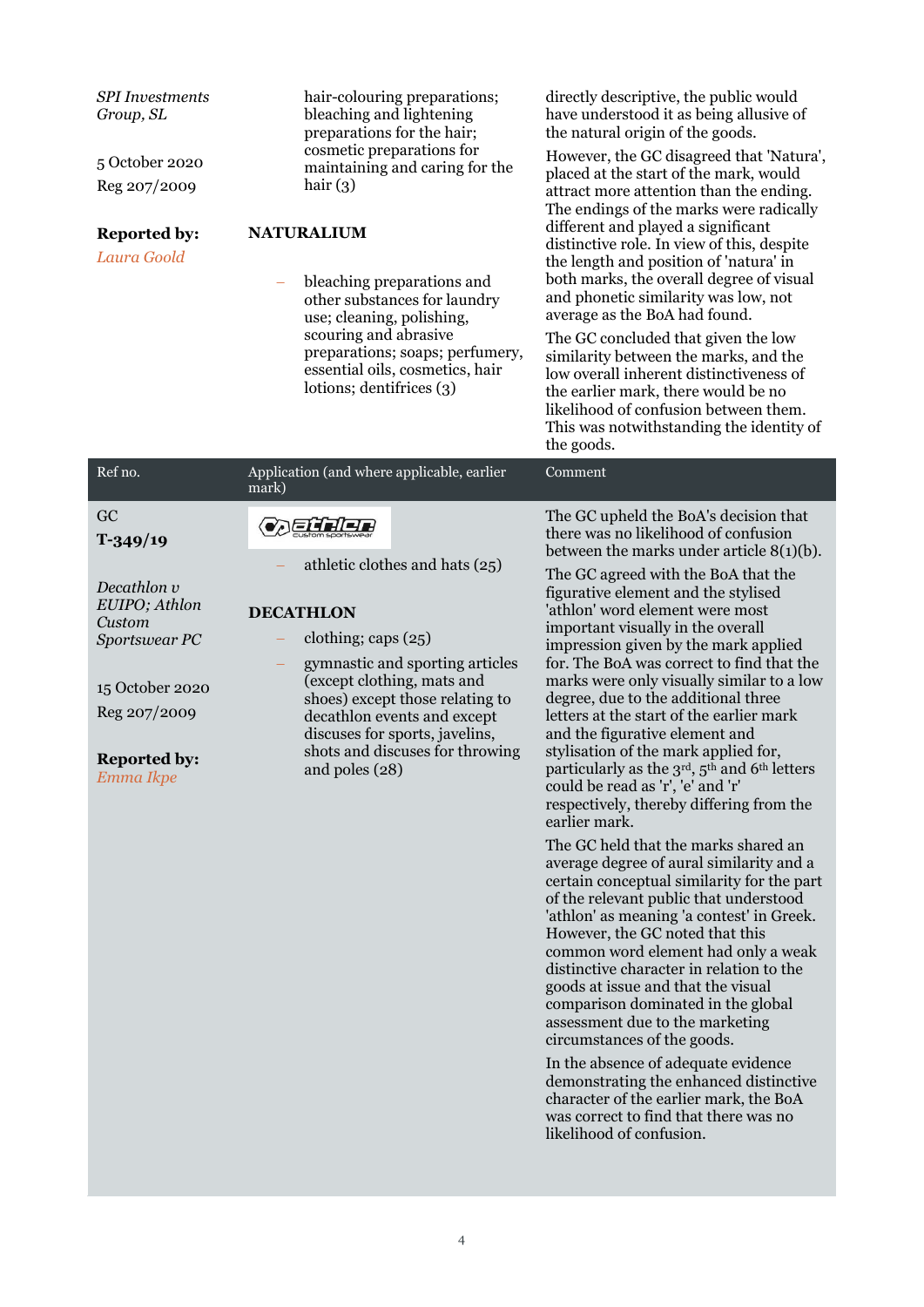| Ref no.                                                                                                                                                                   | Application (and where applicable, earlier<br>mark)                                                                                                                                                                                                                                                                                                                                                                                                                                                                                                                                                                                   | Comment                                                                                                                                                                                                                                                                                                                                                                                                                                                                                                                                                            |
|---------------------------------------------------------------------------------------------------------------------------------------------------------------------------|---------------------------------------------------------------------------------------------------------------------------------------------------------------------------------------------------------------------------------------------------------------------------------------------------------------------------------------------------------------------------------------------------------------------------------------------------------------------------------------------------------------------------------------------------------------------------------------------------------------------------------------|--------------------------------------------------------------------------------------------------------------------------------------------------------------------------------------------------------------------------------------------------------------------------------------------------------------------------------------------------------------------------------------------------------------------------------------------------------------------------------------------------------------------------------------------------------------------|
| GC<br>$T - 2/20$                                                                                                                                                          | <b>BIOPLAST</b>                                                                                                                                                                                                                                                                                                                                                                                                                                                                                                                                                                                                                       | The GC upheld the BoA's decision that<br>there was no likelihood of confusion<br>between the marks under article $8(1)(b)$ .                                                                                                                                                                                                                                                                                                                                                                                                                                       |
| Laboratorios Ern,<br>SA v EUIPO; Bio-<br>tec Biologische<br>Naturverpackung-<br>en GmbH & Co. KG<br>15 October 2020<br>Reg 207/2009<br><b>Reported by:</b><br>Theo Cooper | The GC held that the fact that the goods<br>chemicals used in industry;<br>foaming agents for plastics;<br>used in the manufacture of those<br>unprocessed plastics, in<br>particular biodegradable<br>unprocessed plastics, chemicals<br>used in form of<br>thermoplastically processable<br>granules for pharmaceutical<br>purposes (1)<br>sanitary products (included in<br>this class), capsules (filled) for<br>medical purposes (included in<br>purpose and methods of use and<br>this class), excluding<br>pharmaceutical and veterinary<br>products $(5)$<br>scientific and technological<br>to a low to average degree.<br>÷ | applied for in class 1 were raw materials<br>covered by the earlier mark in class 5,<br>did not make the goods similar or<br>complementary, and that their nature,<br>purpose, relevant public and distribution<br>channels were different. Despite the fact<br>that the pharmaceutical industry<br>devoted significant time to scientific and<br>technological research, the services<br>applied for in class 42 differed in nature,<br>marketing, from the goods protected<br>under the earlier mark. The remaining<br>goods applied for in class 5 were similar |
|                                                                                                                                                                           | services and research and<br>design relating thereto;<br>industrial analysis and research<br>services; all the aforesaid<br>services in particular in the field<br>of biodegradable plastics (42)                                                                                                                                                                                                                                                                                                                                                                                                                                     | The GC held that the marks were visually<br>and phonetically similar to a low degree,<br>due to the different final letters, the<br>weak distinctiveness of the 'bio' prefix,<br>and the stylisation of the mark applied<br>for. The GC also held that the marks<br>were conceptually similar to a low                                                                                                                                                                                                                                                             |
|                                                                                                                                                                           | <b>BIOPLAK</b>                                                                                                                                                                                                                                                                                                                                                                                                                                                                                                                                                                                                                        | degree, as the earlier mark related<br>generally to something of a biological                                                                                                                                                                                                                                                                                                                                                                                                                                                                                      |
|                                                                                                                                                                           | pharmaceutical preparations (5)                                                                                                                                                                                                                                                                                                                                                                                                                                                                                                                                                                                                       | nature, whereas the mark applied for                                                                                                                                                                                                                                                                                                                                                                                                                                                                                                                               |
|                                                                                                                                                                           | (Spanish registration)                                                                                                                                                                                                                                                                                                                                                                                                                                                                                                                                                                                                                | would be understood as referring to<br>biodegradable plastics. Given the high<br>level of attention of the relevant public,<br>the BoA was correct to rule out any<br>likelihood of confusion between the                                                                                                                                                                                                                                                                                                                                                          |

|                                                                                                                                                 |                                                                                                                                                                                      | marks.                                                                                                                                                                                                                                                                                                                                                                                                                                             |
|-------------------------------------------------------------------------------------------------------------------------------------------------|--------------------------------------------------------------------------------------------------------------------------------------------------------------------------------------|----------------------------------------------------------------------------------------------------------------------------------------------------------------------------------------------------------------------------------------------------------------------------------------------------------------------------------------------------------------------------------------------------------------------------------------------------|
| Ref no.                                                                                                                                         | Application (and where applicable, earlier<br>mark)                                                                                                                                  | Comment                                                                                                                                                                                                                                                                                                                                                                                                                                            |
| GC<br>$T-49/20$<br>Rothenberger $AGv$<br>EUIPO; Paper<br>Point Snc di Daria<br>Fabbroni e Simone<br>Borghini<br>15 October 2020<br>Reg 207/2009 | <b>ROBOX</b><br>boxes made of plastics materials<br>for packaging of tools and<br>machines as well as their parts<br>and accessories (20)<br><b>OROBOX</b><br>goods of plastics (20) | The GC upheld the BoA's decision that<br>there was a likelihood of confusion<br>between the marks under article $8(1)(b)$ .<br>Following the assessment of the<br>evidence of genuine use of the earlier<br>mark, it was held to have been registered<br>for an independent subcategory within<br>'goods of plastic', namely 'plastic safety<br>boxes and closures therefor'. These were<br>held identical or similar to the goods<br>applied for. |
| <b>Reported by:</b><br>Lauren Kourie                                                                                                            |                                                                                                                                                                                      | There was at least an average degree of<br>visual and phonetic similarity between<br>the marks, most notably due to the fact<br>they differed only by a single letter O.<br>There was also a high degree of<br>conceptual similarity, albeit it was<br>considered less weighty in view of the<br>descriptiveness of BOX.<br>While the GC held the BoA had erred in<br>law in finding the descriptiveness of                                        |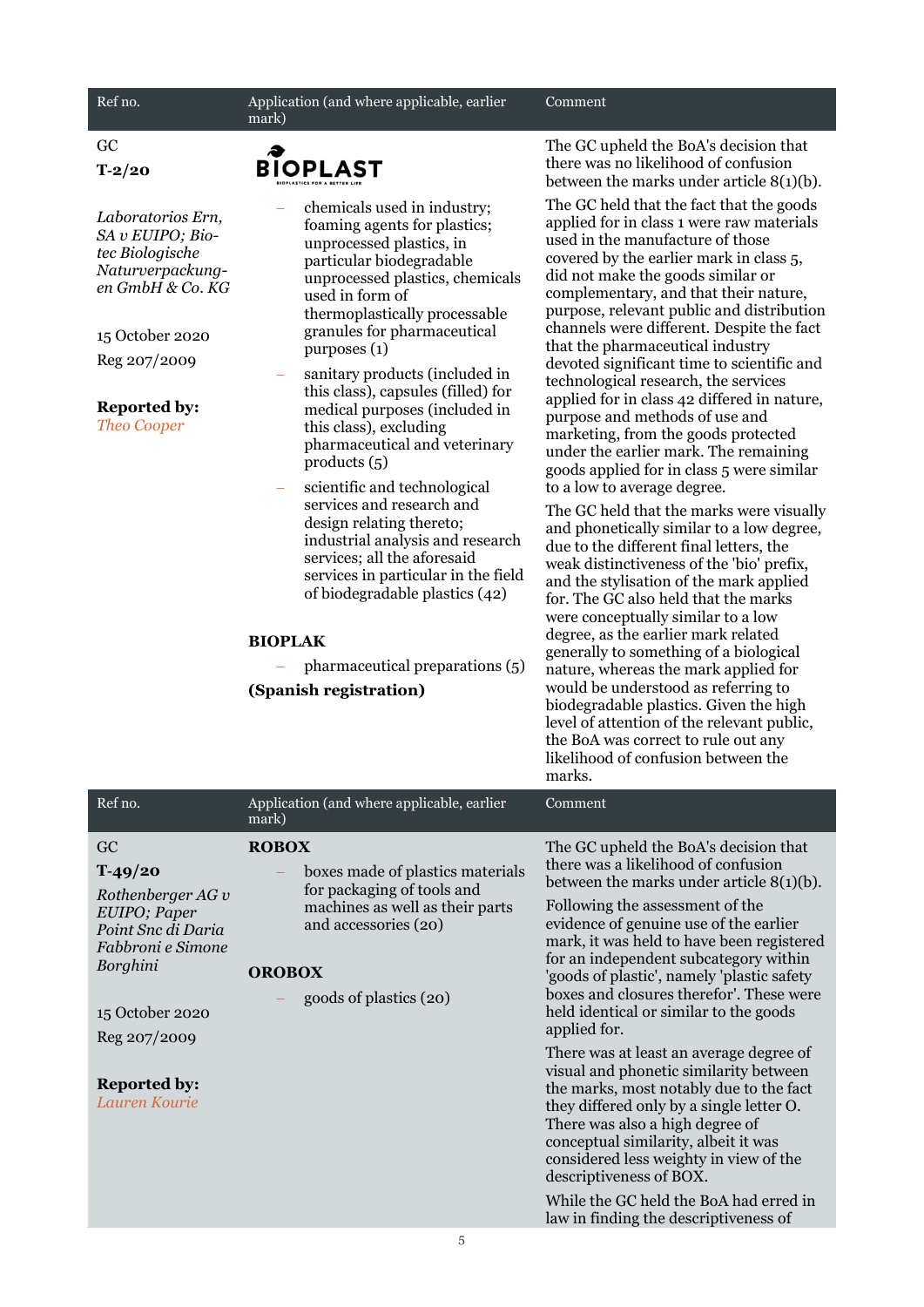BOX had no relevance to the assessment of visual and aural similarity, the error had no bearing on the outcome of the case and did not result in the annulment of the contested decision.

| Ref no.                                                                                                                                                                        | Application (and where applicable, earlier<br>mark)                                                                                                                                                                                                                                                                                                                         | Comment                                                                                                                                                                                                                                                                                                                                                                                                                                                                                                                                                                                                                                                                            |
|--------------------------------------------------------------------------------------------------------------------------------------------------------------------------------|-----------------------------------------------------------------------------------------------------------------------------------------------------------------------------------------------------------------------------------------------------------------------------------------------------------------------------------------------------------------------------|------------------------------------------------------------------------------------------------------------------------------------------------------------------------------------------------------------------------------------------------------------------------------------------------------------------------------------------------------------------------------------------------------------------------------------------------------------------------------------------------------------------------------------------------------------------------------------------------------------------------------------------------------------------------------------|
| GC<br>$T-48/19$<br>smart things<br>solutions GmbH v<br>EUIPO; Samsung<br><b>Electronics GmbH</b><br>15 October 2020<br>Reg 2017/1001<br><b>Reported by:</b><br>Sophie Stoneham | smart:)things<br>electrical goods, computers,<br>smart phones, tablets, charging<br>stations, docking stations,<br>phone holders (9)<br>furniture, goods of various<br>materials including wood, cork,<br>reed, ivory, whale bone, shell,<br>amber, mother of pearl and<br>substitutes (20)<br>advertising, business<br>administration, retailing and<br>wholesaling $(35)$ | In the context of invalidity proceedings,<br>the GC upheld the BoA's decision that<br>the mark was descriptive and lacked<br>distinctive character pursuant to articles<br>$7(1)(b)$ and $7(1)(c)$ .<br>The BoA was correct to find that the<br>word element 'smart' was descriptive of<br>all the goods and services. The term<br>'smart' referred to intelligent technology,<br>which covered all goods in class 9.<br>Furniture in class 20 could also have had<br>intelligent functions, e.g. furniture that<br>electronically adapted to certain<br>conditions. Alternatively, 'smart'<br>suggested those goods were fashionable<br>or chic. As regards the services in class |
|                                                                                                                                                                                |                                                                                                                                                                                                                                                                                                                                                                             | 35, 'smart' merely indicated a<br>characteristic of the retailed goods, and<br>that the other services could be provided<br>in a smart way. The element 'things' was<br>also descriptive of all the goods and<br>services.                                                                                                                                                                                                                                                                                                                                                                                                                                                         |
|                                                                                                                                                                                |                                                                                                                                                                                                                                                                                                                                                                             | The BoA was correct to find that the<br>combination of 'smart' and 'things' was<br>not sufficiently unusual to create a new<br>distinctive meaning.                                                                                                                                                                                                                                                                                                                                                                                                                                                                                                                                |
|                                                                                                                                                                                |                                                                                                                                                                                                                                                                                                                                                                             | The figurative element ':)' was not<br>distinctive because it was laudatory and<br>commonplace in electronic messaging. It<br>did not divert the relevant public's<br>attention from the descriptive message<br>of the word elements.                                                                                                                                                                                                                                                                                                                                                                                                                                              |

### *Res judicata*

#### *CEDC International sp. Z o.o., ("CEDC") v EUIPO* **(GC; T-796/16; 23 September 2020)**

*In deciding certain grounds of opposition, the Board of Appeal had incorrectly referred to its own earlier decision which had been annulled in its entirety and was therefore of no effect. As a consequence, an opposition filed in 2003 has still not been concluded. Alexander Grigg reports.*

#### Background

In 2003 CEDC's predecessor opposed the application to register the 3D EUTM in class 33 for spirits and liqueurs (shown below). The mark was accompanied by the description: 'the object of the trade mark is a greeny-brown blade of grass in a bottle; the length of the blade of grass is approximately three-quarters the height of the bottle'.

The application was opposed under Articles  $8(1)(a)$  and  $(b)$ ,  $8(3)$  and  $8(4)$  based, in part, on a 3D French mark registered in class 33 for alcoholic beverages (also shown below). This representation was accompanied by the description: 'the mark consists of a bottle … inside which a blade of grass is placed in the body of the bottle in an almost diagonally inclined position'.

The Opposition Division rejected the opposition in its entirety. CEDC had failed to establish genuine use of the earlier mark since, in use, the presence of a label on the bottle and the representation of a bison on that label altered the distinctive character of the mark. The Board of Appeal dismissed the appeal by CEDC (the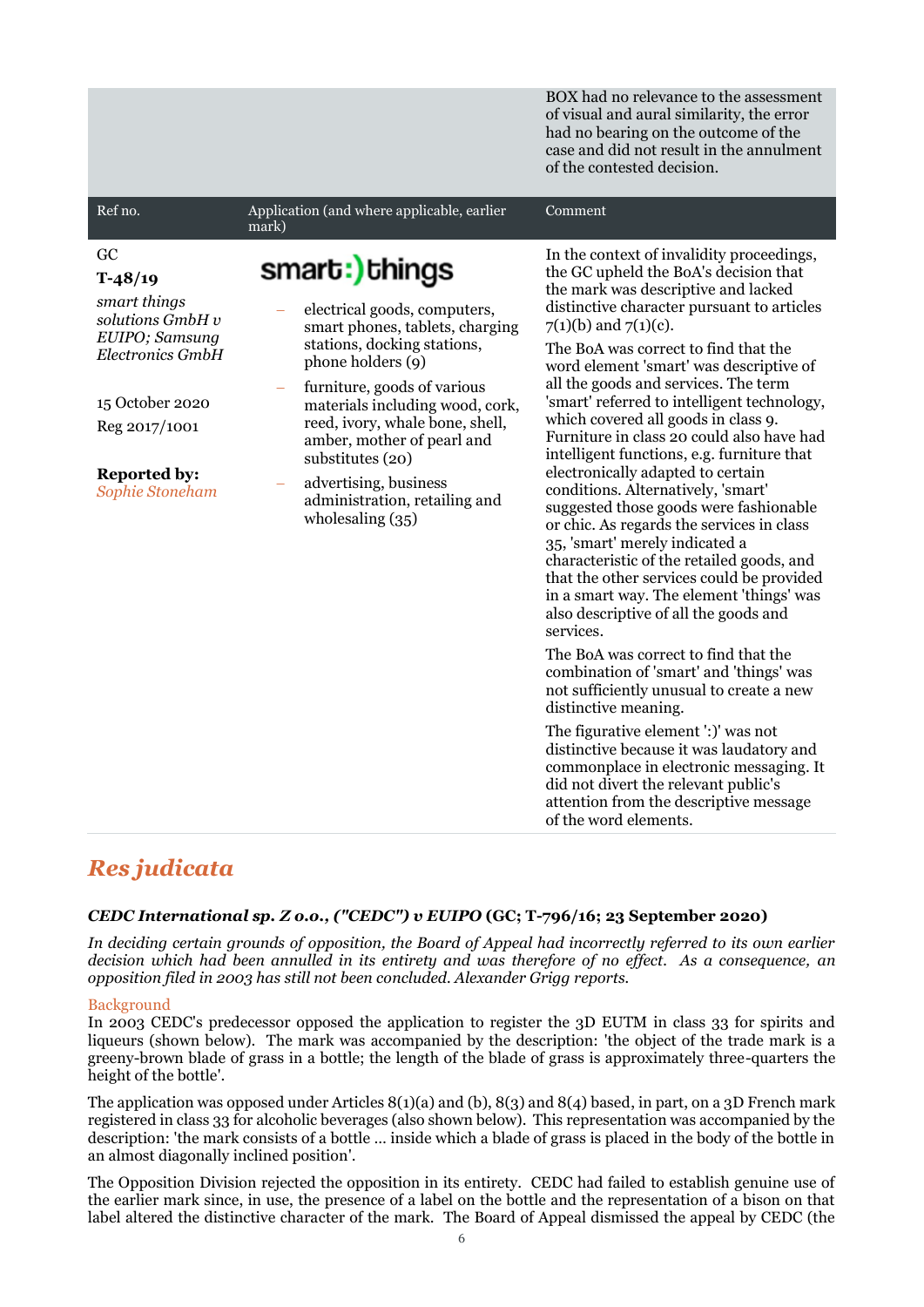"2012 decision"). However, on appeal to the General Court (T-235/12), the decision was annulled in its entirety on the basis that the Board of Appeal had not exercised its discretion objectively because it had not taken into account additional evidence filed by CEDC (see below for one of the representations).



Application Earlier mark Additional evidence

#### The contested decision

The matter was referred again to the Board of Appeal and the appeal dismissed. The Board considered the evidence first submitted together with the new evidence and decided that the earlier mark simply showed a straight diagonal line and not a blade of grass. These observations were not altered by the description accompanying the earlier mark as the scope of protection of the trade mark was not defined by what CEDC had in mind when filing the mark.

CEDC had not proven use of the mark by submitting images of a blade of grass in a bottle. The blade was curved, long and inside the bottle, whereas the mark depicted a shorter straight line on a bottle. The distinctiveness and scope of protection of the earlier mark to be weak and consequently the differences in length, shape and position of the grass in the bottle altered the distinctive character of the mark and could not be used to prove use. On that basis, the opposition based on Articles 8(1)(a) and (b) failed. In relation to the Articles 8(3) and 8(4) grounds, the Board of Appeal referred to its 2012 decision and concluded that the opposition failed.

After a stay for the application to be re-examined on absolute grounds, the opposition proceedings were reopened and CEDC again appealed to the General Court.

#### Decision

The GC dismissed the appeal on all bar one ground.

Since the 2012 decision had been annulled in its entirety and had not been appealed, it had become *res judicata*. The 2012 decision was therefore *ex tunc* and did not exist in the EU legal order. It could therefore have no effect.

It followed that the Board of Appeal in the contested decision was not permitted to refer, for certain of the grounds on which the application was opposed, to the reasoning of the 2012 decision without examining and rejecting each of those grounds.

Consequently, the Board of Appeal had failed to provide reasons for the contested decision to the requisite legal standard, which infringed Article 75 of Regulation No 207/2009. The contested decision was therefore annulled with regard to the grounds of opposition set out in Article  $8(3)$  and  $8(4)$ .

### **Distinctiveness**

#### *Aktiebolaget Östgötatrafiken v Patent- och registreringsverket* **(CJ; C-456/19; 8 October 2020)**

*In a referral from the Swedish Court of Appeal (Patents and Market Court) for a preliminary ruling, the CJ held that the assessment of distinctiveness of signs applied to specific goods should not be assessed having regard to what is customary in the relevant sector. Bryony Gold reports.*

#### Background

The appellant, Östgötatrafiken, was the proprietor of three Swedish figurative marks, registered for transport services in class 39: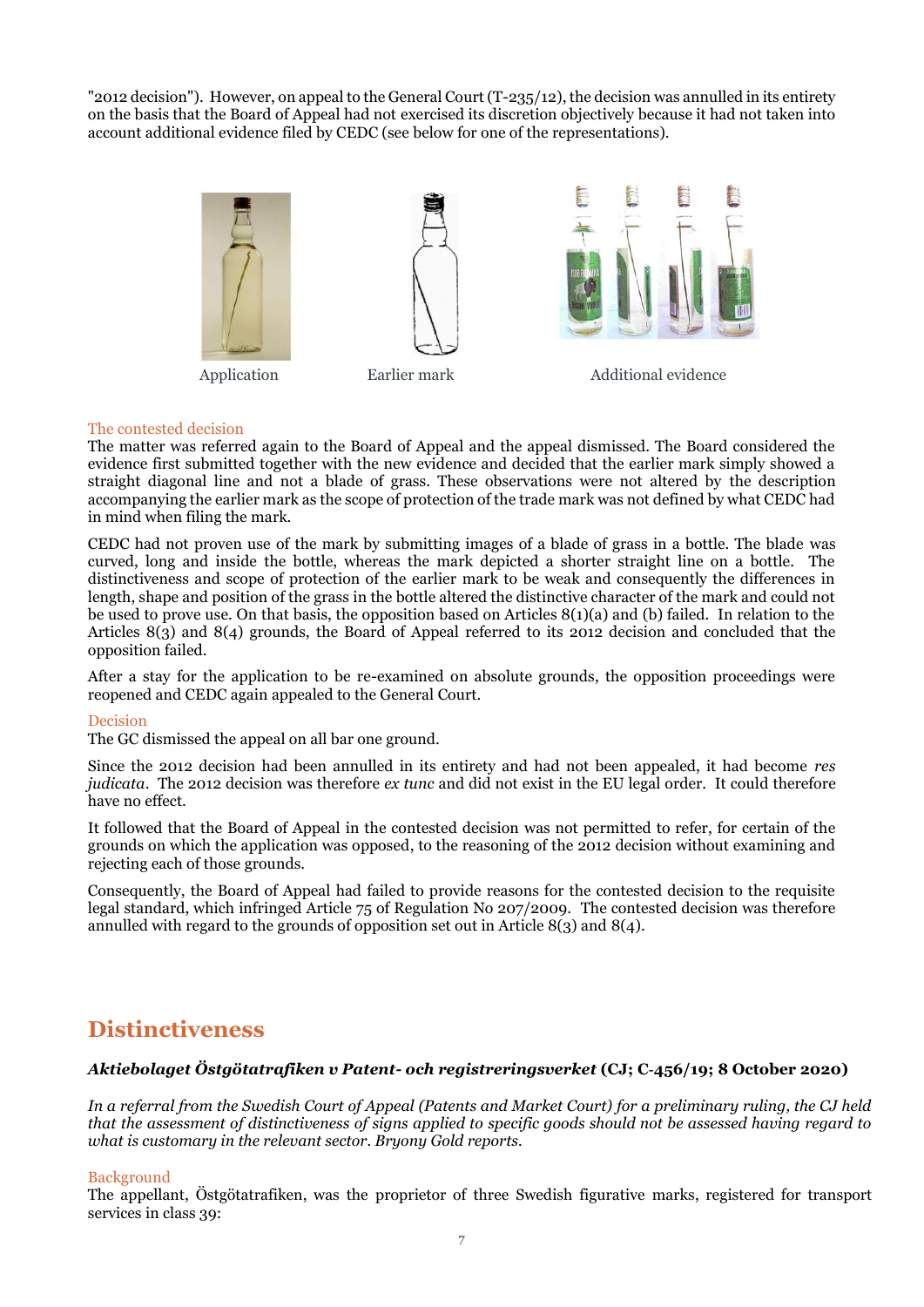

In 2016, Östgötatrafiken, filed applications for the following further three figurative marks for transport services within class 39:



The applicant described these as position marks; the shape of the goods (shown above) were not the object of the application, hence the use of the dotted lines. Each of the three applications were accompanied with the description 'colouring of vehicles in the colours red, white and orange, as shown'.

The applications were rejected by the Swedish Patent and Registration Office on the basis that, since commercial transport vehicles are often decorated with coloured motifs, consumers would regard them as merely decorative elements. The signs did not differ significantly enough from the norms or customs in the sector to have operated as an indicator of origin.

The applicant unsuccessfully appealed to the Swedish Patent and Market Court, and then to the Swedish Patent and Market Court of Appeal, which decided to stay the proceedings and refer to the CJ the question of whether Article 3(1)(b) of Directive 2008/95 must be interpreted as meaning that the distinctive character of a sign for which registration as a trade mark was sought for a service, which consisted of colour motifs and which was intended to be affixed exclusively and systematically in a specific manner to a large part of the goods used for the provision of that service, must be assessed in relation to those goods and by examining whether that sign departed significantly from the norms or customs of the economic sector concerned.

The CJ held that in order to assess the distinctive character of a sign within the meaning of Article  $3(1)(b)$ , the competent authority must carry out an examination taking into account all the relevant circumstances of the case, including, where appropriate, the use made of that sign. The distinctive character of the sign could not be assessed independently of the perception of the relevant public where those goods to which the sign was affixed served as their exclusive medium. Even if the goods which were used to provide the services, i.e. commercial transport vehicles in this case, were not the subject of the trade mark application, the fact remained that the relevant public perceived the colour motifs of which the sign in question consisted as being affixed to the goods which served as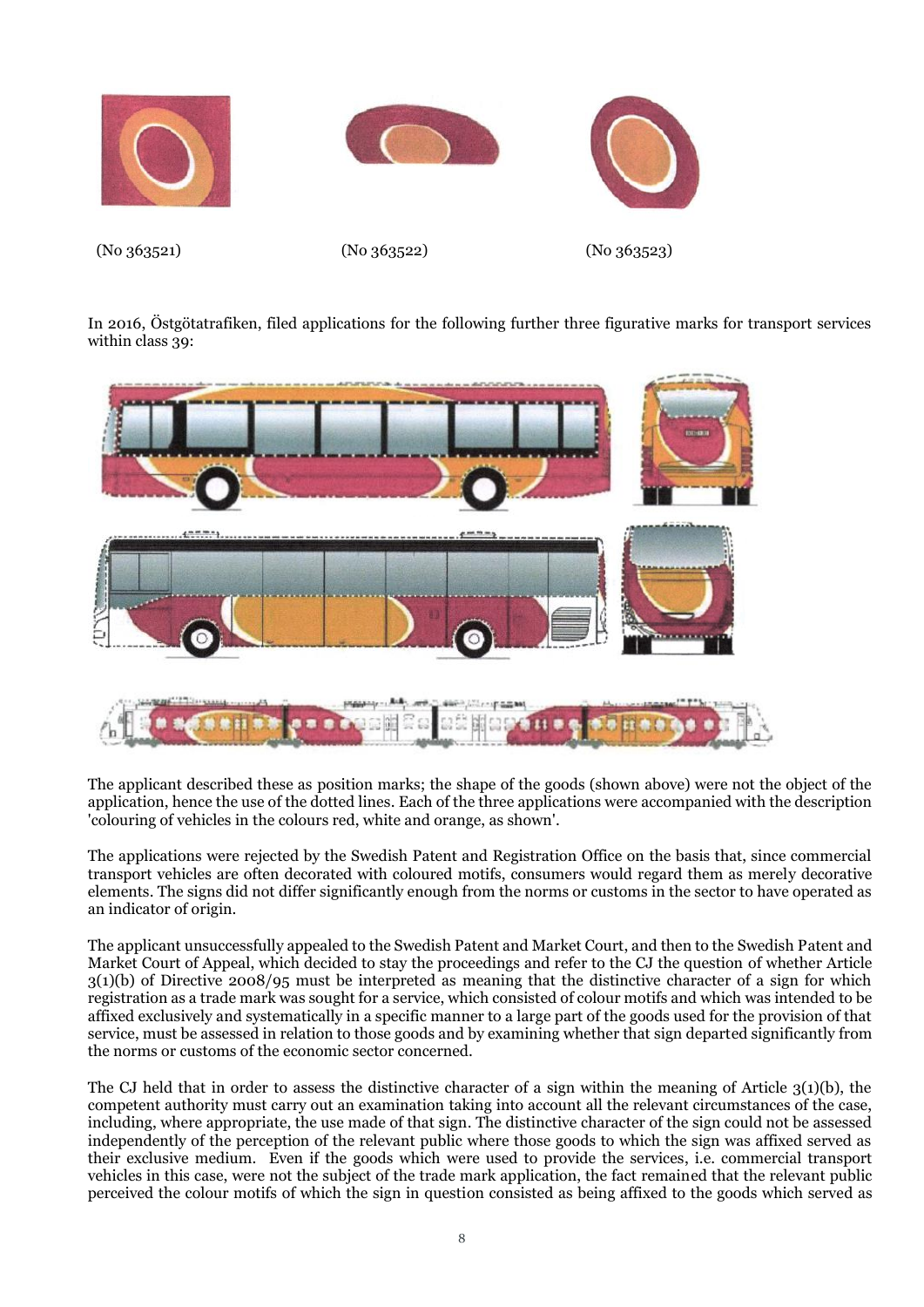their exclusive medium. In contrast, the colour combinations would be distinctive if, when applied to transport vehicles, they enabled the average customer to distinguish the transport services of a particular business.

The CJ also held that it was not necessary to consider whether there was a significant departure from the norms or customs of the economic sector concerned as part of the assessment of distinctiveness. That criterion only applied when assessing the distinctiveness of shape marks and marks consisting of a physical space.

## **Likelihood of confusion and unfair advantage relating to a premium product**

#### *Sazerac Brands, LLC & Anr v Liverpool Gin Distillery Ltd & Anr\** **(Fancourt J; [2020] EWHC 2424 (Ch); 10 September 2020)**

*Fancourt J found that low sales and marketing figures of a premium bourbon product did not reflect the level of consumer interest and concluded that a mass market bourbon product infringed on the grounds of likelihood of confusion and detriment to distinctive character. Charlotte Peacock reports.* 

#### Background

The Claimant held registered UK and EU trade marks for EAGLE RARE in class 33. The Defendant subsequently filed UK and EUTM applications for AMERICAN EAGLE in class 33. The EUTM application was opposed by the Claimant and withdrawn by the Defendant, but the UK application proceeded to registration. The Claimant applied to invalidate the Defendant's UK registration for AMERICAN EAGLE on the basis of its earlier rights and claimed infringement by the Defendant under sections 10(2) and 10(3) of the Act and articles  $9(2)(b)$  and  $9(2)(c)$  of the Regulation.

Since its UK launch in 2001, the Claimant's Eagle Rare whiskey was sold in the UK and EU in two expressions; 10 year old bottles at £35, and 17 year old bottles at around £120. Only very limited quantities of Eagle Rare were allocated to the UK and EU markets each year, and these bottles were sold in specialist outlets.

The Defendant's American Eagle whiskey was launched in the UK in three expressions; 4 year old bottles at £25, 8 year old bottles at £40, and 12 year old bottles at £65. The vast majority of sales were of the 4 year old bottle which were aimed at the mass market.

#### The average consumer

Fancourt J found that bourbon has a large mass market and is not just bought by connoisseurs. However, at both ends of the bourbon market there is a degree of brand loyalty and as such the Judge held that the average consumer would have a somewhat higher degree of attentiveness than consumers of certain other spirits.

#### Likelihood of confusion

The Judge found that there was a significant degree of similarity between the respective marks, but not overwhelming similarity. The main difference was that, conceptually, AMERICAN EAGLE would conjure up the image of a bald eagle.

Fancourt J found that it is common in the spirits market in the UK and EU, including in the bourbon market, for brands to have different "expressions" (i.e. different ages, or special releases), and to release different products with different names, which may or may not allude directly to a main brand. As such, the Judge found that once the 4 year old American Eagle mass market product was established and likely more widely known that Eagle Rare, consumers would then assume that Eagle Rare was a special version of American Eagle.

The Judge found that there was a likelihood of confusion on the basis that a significant proportion of the relevant public would be likely to think that the two brands were related.

#### Unfair advantage

Fancourt J found that although sales and marketing expenditure figures relating to Eagle Rare in the UK and EU were low, the Claimant's product nonetheless enjoyed a reputation in both markets as a premium product. In particular the Judge noted the prestigious awards won by Eagle Rare, its press coverage and the carefully targeted tastings hosted by the Claimant each month.

Fancourt J found that an association in the minds of the relevant public with the Claimant's high quality product would undoubtedly benefit the Defendant, however assuming there was no confusion between the trade marks, this would not lead to a loss to the Claimant. More likely the advantage gained by the Defendant would be at the expense of other mass market bourbon products. As such, objectively there was no unfair advantage.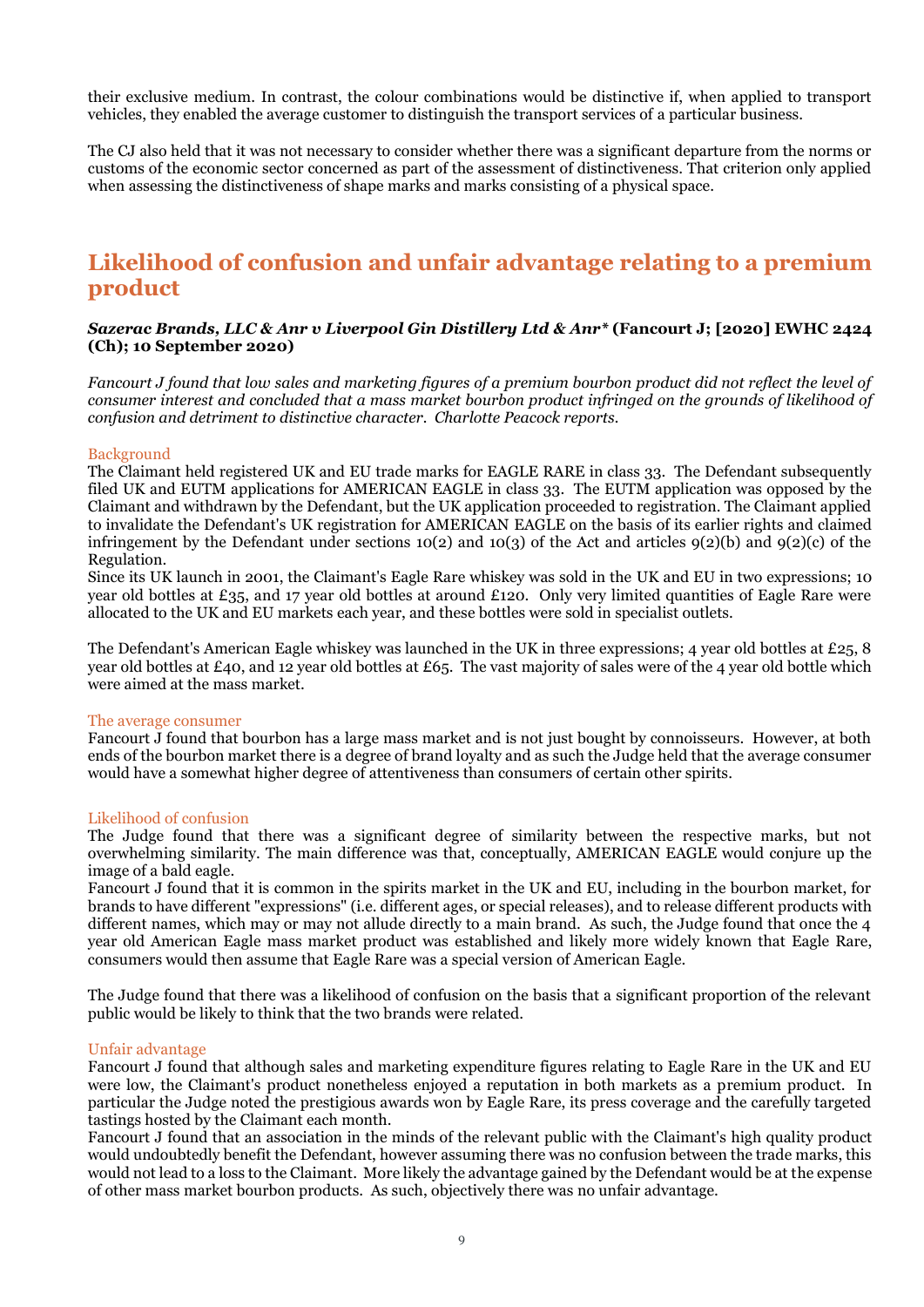#### Detriment to distinctive character

The Judge held that absent confusion between the marks, use of American Eagle would not cause detriment to the distinctive character of Eagle Rare, on the basis that there would be no dilution of the Claimant's trade marks. However, having found that a significant proportion of consumers would be confused as to whether the two brands came from the same or economically linked undertakings, Fancourt J held that there was detriment to the distinctive character of the Claimant's trade marks.

The Judge concluded that there was infringement of the Claimant's UK and EU marks on both grounds and declared the Defendant's UK registration invalid.

The reported cases marked \* can be found at http://www.bailii.org and the CJ and GC decisions can be found at http://curia.euro pa.eu/jcms/jcms/j\_6/hom